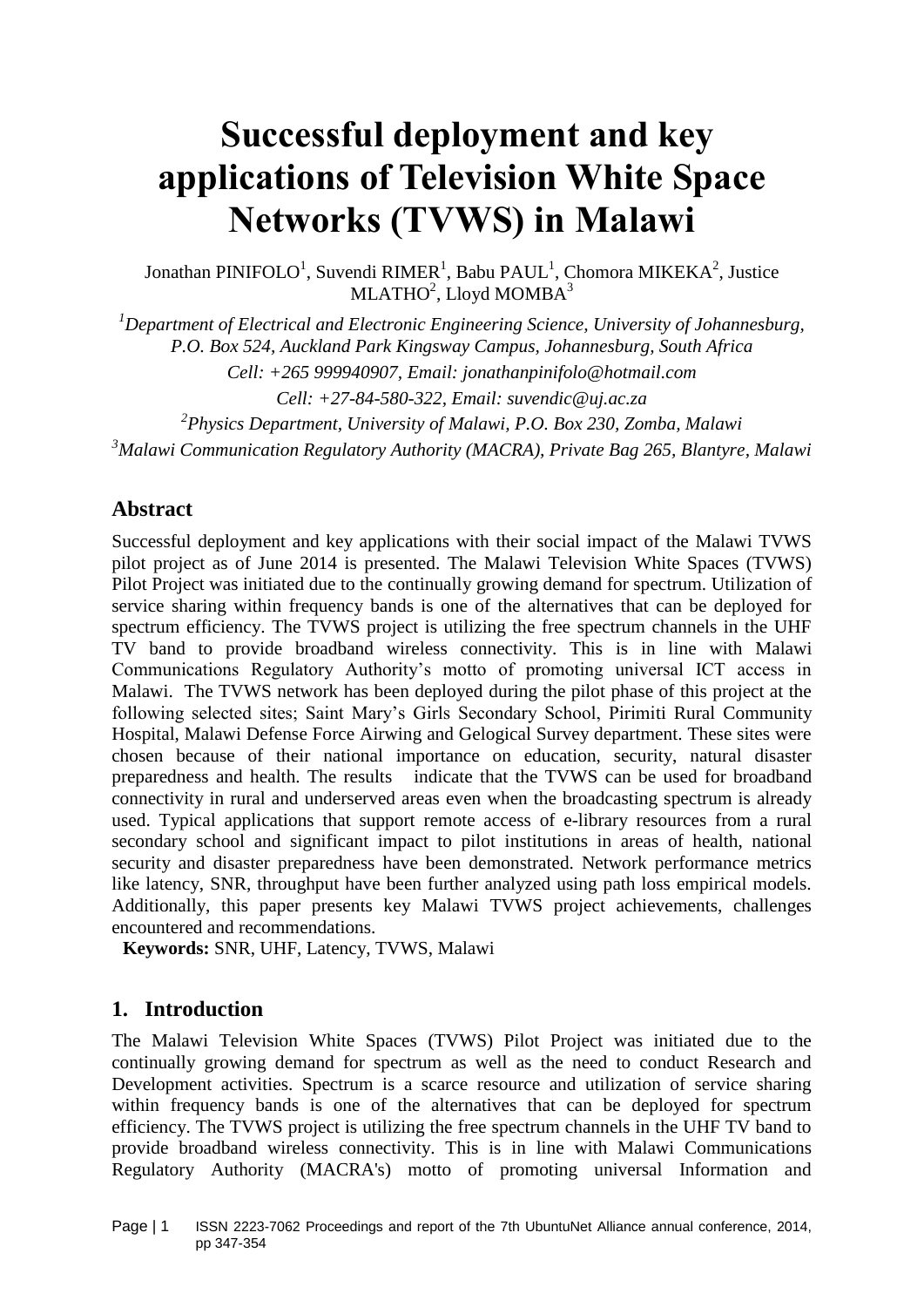Communications Technology (ICT) access in Malawi. Various TVWS networks have been deployed across the globe (Mfupe et al., 2014, Yang A., 2014, Baykas, T. et al, 2014) In Malawi, a TVWS pilot network that provides broadband Internet to a secondary school, a rural community hospital, the Malawi Defense Force Airwing and the Department of Geological Survey was deployed in September 2013(Ghosh C., et al, 2011 n, N. et al., 2008, Aulakh I.K, 2009). While it is true that Malawi has a relatively low number of primary TV spectrum users, and hence more TV white spaces (Aulakh I.K, 2009), the move to allow secondary access in the TVWS may result in interference between the secondary users. With MACRA's intention to release TVWS regulations and keen interest of commercial pilot deployments from various telecommunication operators; a need to have an interference mitigation strategy is of paramount importance.

# **2. Network design**

The TVWS network was designed based on star topology utilising single UHF channel 31 (554 MHz) meant for digital Television broadcasting. Find the network diagram shown in Fig. 1 with the longest site having a distance of 18.57 km from the Base station.



Fig.1 showing the TVWS network diagram deployed in Zomba district

Taking into account that a single frequency was deployed in this network, new boundary condition for inter-device interference was computed . This is the interference within the TVWS network and specifically among the White Spaces Devices ( WSDs). We have four WSDs also called Client Premise Equipment (CPEs). These sites were chosen because of their national importance on education, security, natural disaster preparedness and health.

# **3. Interference Calculation**

We consider a region shown in Figure 2 where we have 21 available channels by regulation (MACRA implementation of the GE-06 channel arrangement). In the same region as of May, 2014 there are 10 UHF transmitters (ATV, DTV and DTT for the digital migration signal testing). Considering the following definitions; m for the available channels to the secondary user, given that the 10 current UHF transmitters (primary users) have selected n channels each from a pool of 21 available channels in the specified region, the following mathematical relationship applies.

*m=21-10n............................(1)*

Page | 2 ISSN 2223-7062 Proceedings and report of the 7th UbuntuNet Alliance annual conference, 2014, pp 347-354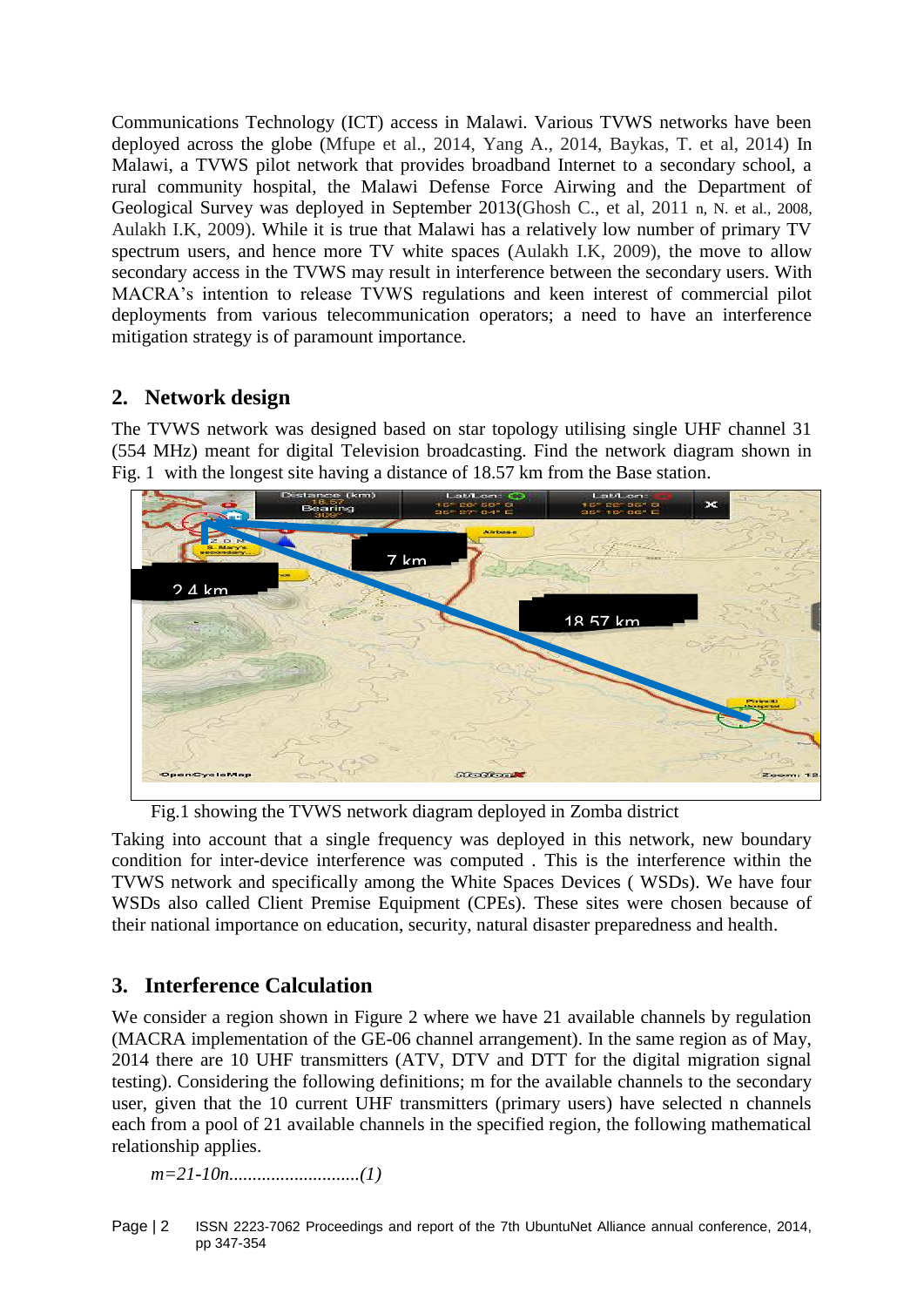

*Fig. 2: UHF and TVWS network. The network covers the following districts; Zomba, Chiradzulu, Blantyre, Machinga, Mwanza and Phalombe covering a total area of 9,870 km<sup>2</sup>*

In this case, two principal sources of interference under consideration include: primary to secondary user interference and interference between secondary users (inter-device interference).

#### **3.1 Primary to Secondary User Interference**

Channel information is obtained from the following relationship from (1), where *m* are the free channels available for secondary user, *21* is the number of available channels in a given location or region, *10* is the number of primary users (UHF transmitters) and *n* is the possible number of channels selected by each primary user.

It is therefore obvious that though, primary to secondary user interference is critical; it is nonexistent in our network shown in Fig 2. Additionally, Fig. 3 clearly shows that all the primary users have selected their preferred channels and for the boundary case, a single channel has been left for the secondary user(s).



Fig. 3: Chomora boundary condition at  $m = 1$ 

Page | 3 ISSN 2223-7062 Proceedings and report of the 7th UbuntuNet Alliance annual conference, 2014, pp 347-354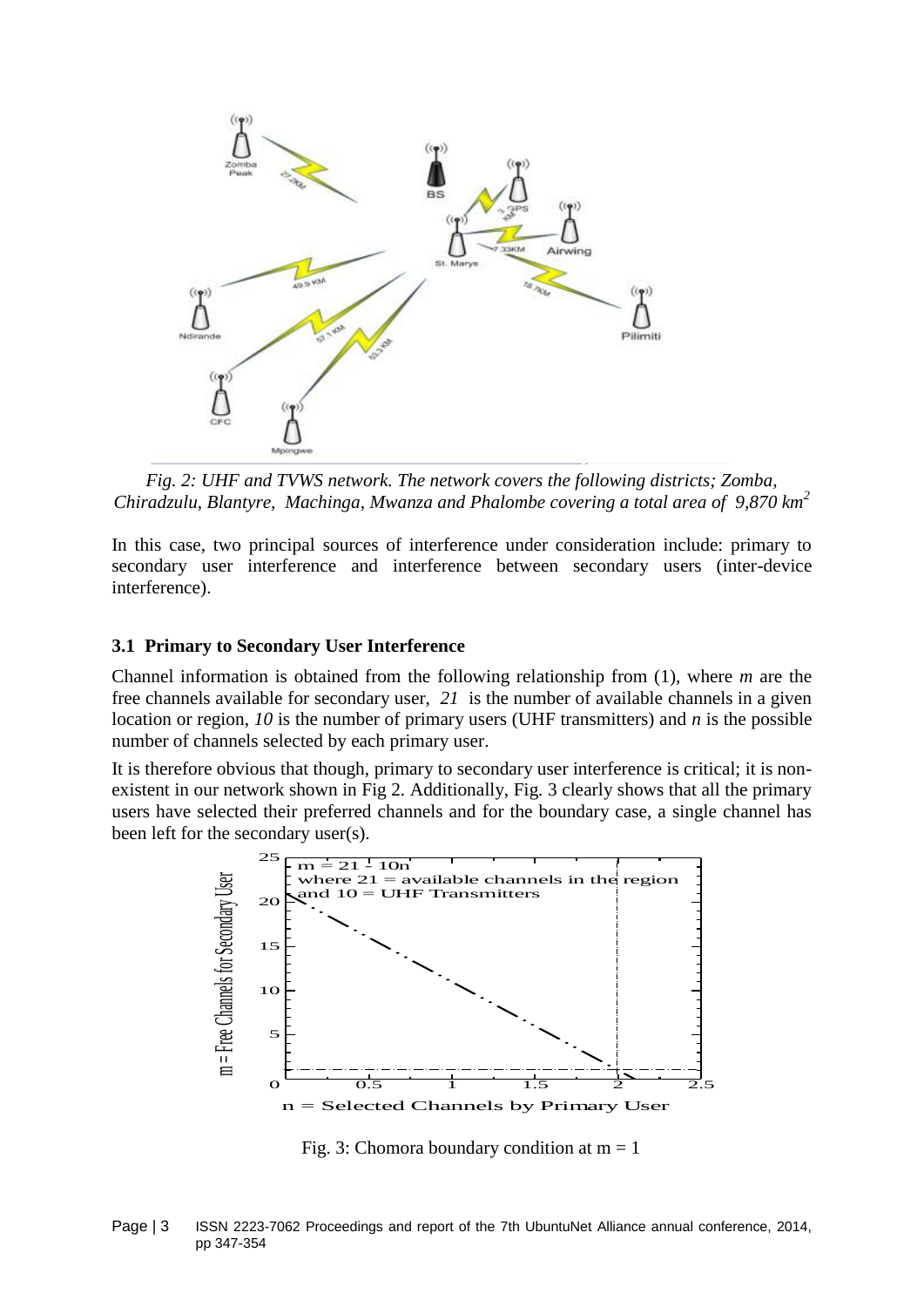#### **3.2 Inter-device Interference**

This is the interference within the TVWS network and specifically among the WSDs. We have four WSDs and from Mfupe, L. et al.  $(2014)$ , we could specify that  $k = 4$ . Therefore, with respect to Fig. 3, where the Chomora boundary condition allows for  $m = 1$ ; we have as a result,  $k > m$  which is the necessary condition to warrant inter-device interference. The obvious implication here is that all the four WSDs will scramble for the single channel and we are using channel 31 (554 MHz) as shown in Table 1. The constraint to use a single channel has been imposed due to the RuralConnect Carlson Base Station that we are using which can allocate only 1 channel in a given instance. Future improvements shall consider multi-channel allocation.

#### **3.3 Results and Discussion**

Based on Laska J.N.,(2014), we computed the inter-device interference power, *Pij* as follows.

 $P_{ij} = P_j G_j G_i \{ \lambda / (4 \pi d_{ji}) \}^2 / L \dots$ ……………………(2)

where from actual WSDs parameters in the operational network,  $P_i = 0.5$  Watts,  $G_i = G_i =$ 15 Watts and  $\lambda = 554 \times 10^3 / 3 \times 10^8 = 1.846667 \times 10^{-3}$  m and  $L = 1$ .

The four WSDs also called Client Premise Equipment (CPEs) in our TVWS experiment are named as follows: St. Marys, GPS, Airwing and Pirimiti. All these connect to one Base Station named Malawi TVWS BS (at GPS coordinates of LON: 35.3182564, LAT: - 15.376415).

We arbitrarily selected St. Marys to be our ith WSD node, implying that from (2), j represents GPS, Pirimiti and Airwing. The final computed inter-device interference is shown in Table 1.

Table 1: Inter-device interference power

| Pij          | $P_i$ - GPS            | $P_{i\text{-}Airwing}$ | $P_{i\text{-}Pirimiti}$ |
|--------------|------------------------|------------------------|-------------------------|
| Parameters   |                        |                        |                         |
| $d_{ii}(km)$ | 3.0                    | 7.33                   | 18.7                    |
| Watts(W)     | $0.27 \times 10^{-12}$ | $4.5 \times 10^{-12}$  | 6.95 x $10^{-15}$       |
| <b>DBm</b>   | $-70.38$               | $-80.31$               | $-96.12$                |

The results show that the interference level increases with a decrease in inter-device distance. Each WSD has an adaptive modulation scheme which offers the capability to increase the radio's receiver sensitivity. From the current operation, the WSD receiver sensitivity is -93 dBm for  $10^{-6}$  BER using QPSK  $\frac{1}{2}$ , -86 dBm for  $10^{-6}$  BER using 16QAM  $\frac{1}{2}$ and  $-80$  dBm for  $10^{-6}$  BER using 16QAM. Relating the receiver sensitivity to the inter-device interference, raises an alarm especially for  $P_i$ -GPS and  $P_i$ -Airwingwhere the receiver is overwhelmed with interference and could not pick the desired signal. However, the situation is not worse as it appears in these figures because the radiation pattern of the Yagi-Uda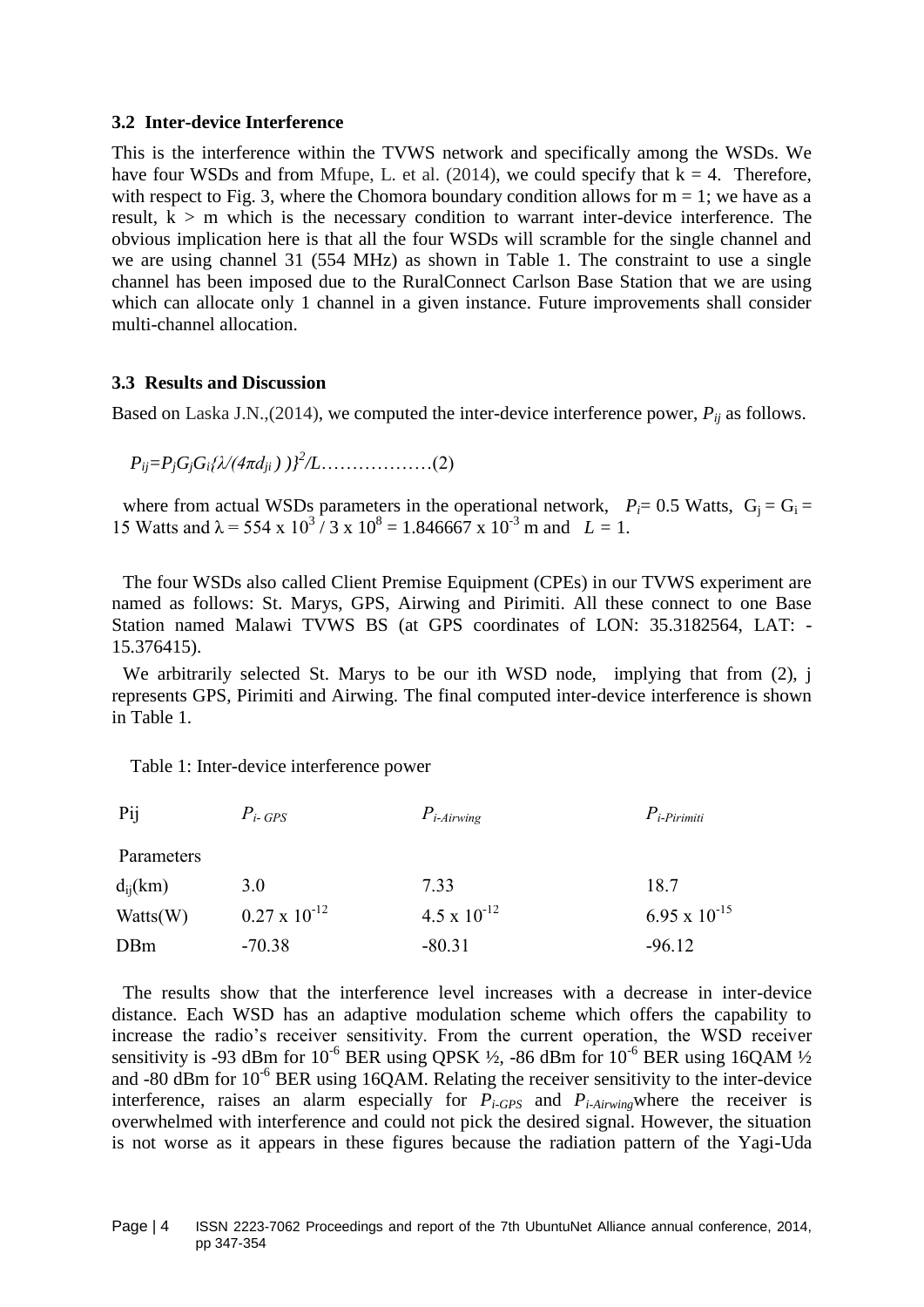antenna used for each WSD has its broadside directed to the Base Station, thereby reducing the effect of inter-device interference by spatial arrangement of the radiating elements.

For purposes of the proposed interference mitigation systems (IMS), it will be necessary to compute the total network interference which in this case is simply the sum of all Pij. Furthermore, to invoke and run the Simulated Annealing algorithm in the decision making optimizer, it is imperative to compute the average of the total network interference and minimize it.

While we have solved for the inter-device interference in the current TVWS network, we are also aware of the possible occurrence of multiple access interference (MAI) considering a situation where all the WSDs are accessing the base station while using a single channel. Multiple access interference arises naturally in several access systems due to the effects such as multipath or non-ideal frequency channelization in general. Unlike other noise sources, MAI is structured and therefore could be modeled and propagated using appropriate receiver techniques collectively termed as multiuser detection (MUD). The effect of MAI is experienced on both the uplink and downlink channels. In this scenario, the maximum number of WSDs accessing the Base Station is set at 4; hence the issue of MAI can only arise where the WSD power varies among the deployed WSDs with respect to the distance from the Base Station. The average interference threshold and the minimum transmission power will thus have to be set in the proposed interference mitigation system (IMS).

#### **4. Network Performance Analysis**

Performance status of the Malawi TVWS pilot is further presented. Basic performance metrics like throughput, latency, SNR have been analyzed using known path loss empirical models like Hata, Asset and Friis. Typically, for the tested link at 7.5km from the BS, an average SNR = 24.7dB, data-rate of 420kbps and latency of 118ms were observed using the collected data. The important results in this paper are on the throughput and latency. Throughput and latency are computed averages from the measured data over one month at station premises.

#### **1.1 Performance Graphs**

The downstream throughput (blue line) and upstream throughput (black line) are shown in Fig. 4 below.



Fig. 4: Average downstream throuput at Airwing TVWS station (7.5 km from BS).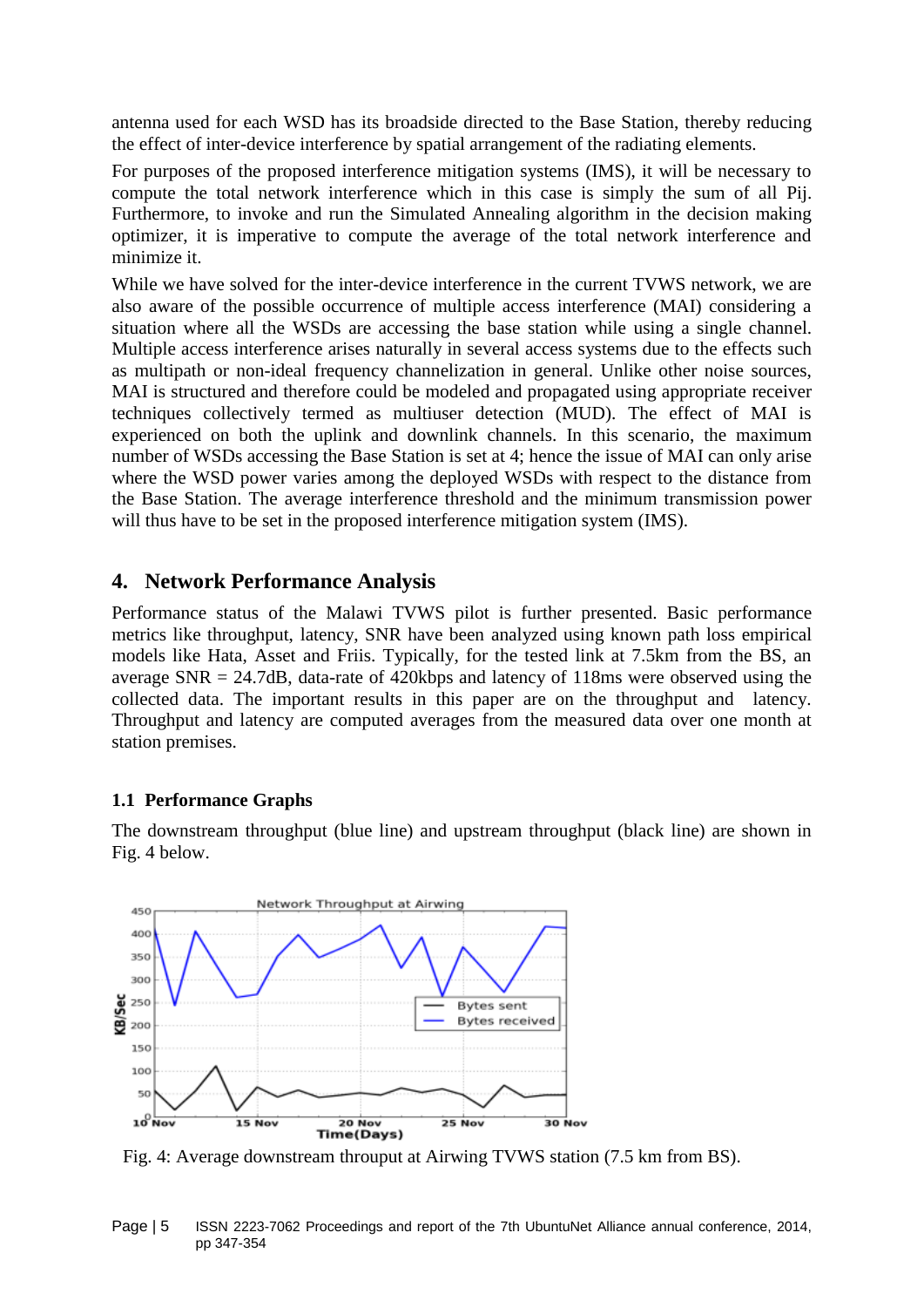The average latency in milliseconds (ms) for  $3<sup>rd</sup>$  December, 2013 in an hour study is shown in Fig. 5 below.



Fig. 5: One hour latency measurement at AirWing station

# **5. Typical application of TVWS at Seismology Section-Geological Survey**

The science revolving around seismology involves constraining of earthquake source parameters and disseminating such information to the general public. Such information is also used by the construction industry where civil engineers are guided on best structural designs that can withstand a certain ground motion due to earthquakes. To achieve this, an efficient data acquisition and analysis platform has to be put in place so as to be ready to disseminate information to public within 2-30 minutes of an earthquake occurrence and on demand through production of bulletins. Connectivity between the Data Centre and the remote seismic station has to be established in order to access data on real-time or near realtime. As it is the case with TVWS Project, the pilot connectivity program at the Seismology Section of the Geological Survey Department commenced with hooking up online a Continuous Global Positioning System (cGPS) where it transfers data to a local computer (server) ready to be uploaded to a remote server at UNAVCO in the USA on regular basis. Currently, the internet provided through TVWS is working well and has improved the data transfer and availability between the cGPS unit and local server.

# **6. Conclusion**

This paper proposes a new boundary condition that eliminates the possibility for primary to secondary user interference or vice versa. Instead, the condition introduces inter-device interference that is a function of inter-device distance, maintaining all other factors constant. The closer the distance between two white space devices (WSDs), the greater is the interfering power and for distances less than 7 km, it has been shown that a reference WSD could be overwhelmed, since the receiver sensitivity is nearly equal to or less than the interfering power. As a rule, we could advise that for a TVWS base station operating in the UHF band, transmitting at 4 W to WSDs which transmit at 0.5 W, and having adaptive modulation schemes from QPSK to 16QAM; the modulation scheme should be increased to achieve the best receiver sensitivity and at the same time, the distance between WSDs should be greater than 7 km, to reduce or eliminate the effect of inter-device interference. Additionally, the use of adaptive radiation pattern reconfiguration for the WSD antenna could be used as a spatial interference mitigation strategy while an interference mitigation engine co-operating with a database as proposed in this paper could be used as a temporal (real-time, lightweight adaptive solution) for inter-device interference.

Page | 6 ISSN 2223-7062 Proceedings and report of the 7th UbuntuNet Alliance annual conference, 2014, pp 347-354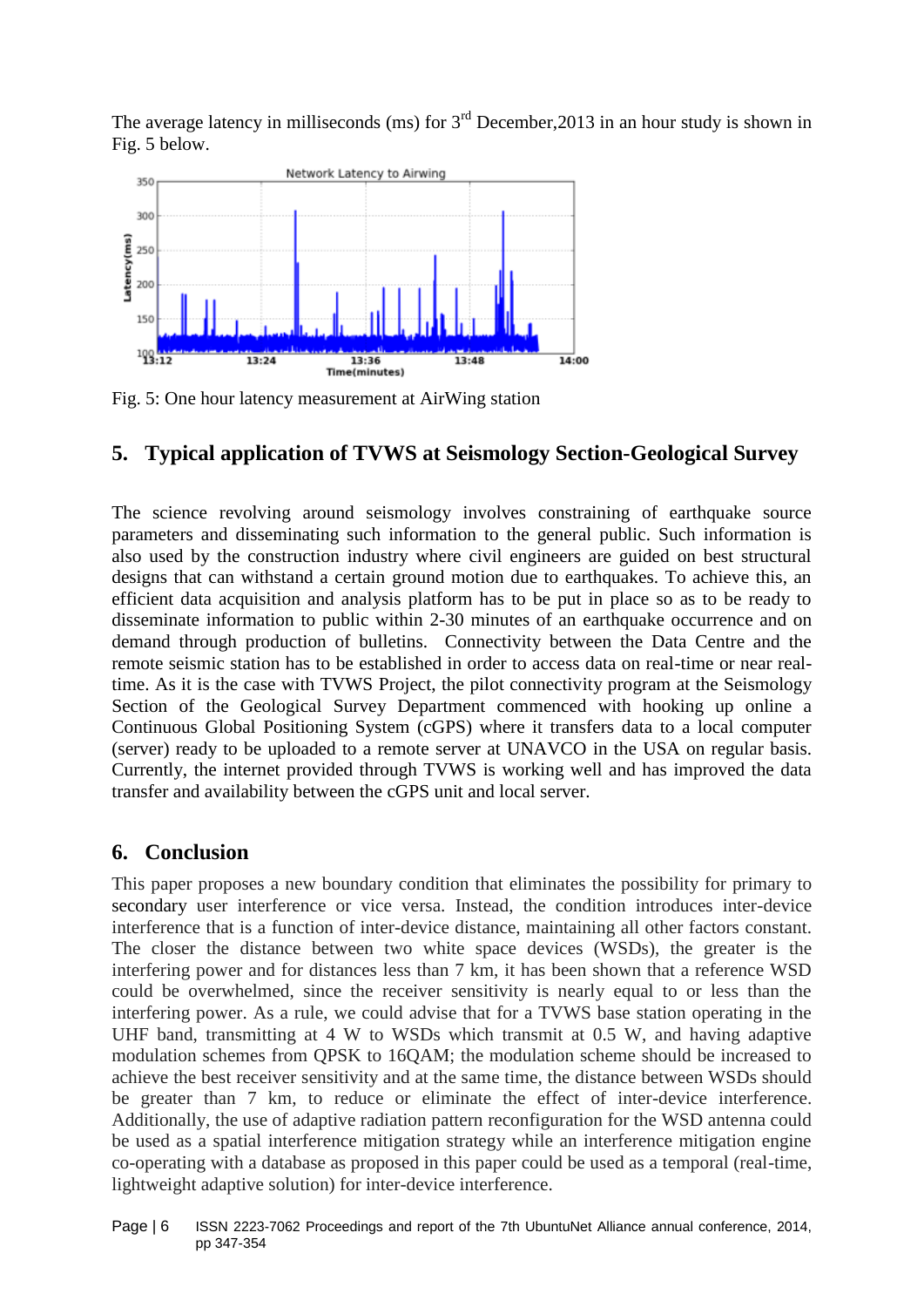# **References**

Aulakh I.K (2009), 'Spectrum sensing for Wireless communication networks, A paper presented at the National Conference on Computing, Communication and Control,' [online], http://ieee-icaer.weebly.com/uploads/5/0/7/3/5073284/179-183.pdf, [accessed: May3, 2014

Baykas, T., Kasslin, M., Cummings, M., Hyunduk Kang; Kwak, J., Paine, R., Reznik, A., Saeed, R. & Shellhammer, S.J.,(2012) 'Developing a standard for TV white space coexistence: technical challenges and solution approaches,*'Wireless Communications, IEEE*, 19, (1) pp.10,22, doi: 10.1109/MWC.2012.6155872

Ghosh C., Roy S., & Cavalcanti D. (2011), 'Coexistence Challenges for Heterogeneous Cognitive Wireless Networks in TV White Spaces,' IEEE Wireless Communications, IEEE, 18, pp. 22-31.

Laska J.N., Bradely W.F., Rondeau, Nolan K.E., & Vigo B. (2011), ' Compressive Sensing for dynamic spectrum access networks: Technique and tradeoffs', IEEE 2011 symposium on new frontiers in dynamic spectrum access networks (DySPAN) held in Aachen, German. pp. 150 - 163

Mikeka, C., Thodi, M. Mlatho, J. S. P., Pinifolo, J., Kondwani, D.. Momba, L Zennaro, M. & Moret, A. (2104) 'Malawi Television White Spaces (TVWS) Pilot Network Performance Analysis,' *Journal of Wireless Networking and Communications*, 4(1) pp. 26-32. doi: 10.5923/j.jwnc.20140401.04.

Mfupe, L. et al. (2014) 'A Cloud Infrastructure for Dynamic Spectrum Networks Using Spectrum Resource as a Service (SRaaS),' *Africomm 2014*, Kampala, Uganda

Yang A., (2014) 'Overview of FCC's New Rules for TV White Space Devices and database updates,' *Spectrum Management Issues on the Use of White Spaces by Cognitive Radio Systems, ITU-R SG 1/WP 1 B Workshop*, Geneva, Switzerland, January 2014

Zennaro, M., Pietrosemoli, E., Mlatho, J., Thodi, M. & Mikeka, C., (2013) 'An assessment studies on white spaces in Malawi using affordable tools, *'Global Humanitarian Technology Conference (GHTC), 2013 IEEE*, pp.265, 269, doi: 10.1109/GHTC.2013.6713693

https://www.google.com/get/spectrumdatabase

<http://research.microsoft.com/en-us/projects/spectrum/pilots.aspx>

<http://whitespaces.spectrumbridge.com/whitespaces/home.aspx>

# **Biographies**

**Jonathan Pinifolo** holds an MSc Degree in Wireless Communication Systems passed with Distinction from Oxford Brookes University in the United Kingdom. He also holds an MBA from ESAMI. He is a PhD student in Electrical and Electronic Engineering at University of Johannesburg, South Africa and currently working as Deputy Director of Spectrum Management with Malawi Communications Regulatory Authority. He has got fourteen years of high level experience in telecom, gained at management level as well as technical operation in the field. His PhD research work is on design of Spectrum re-use system.